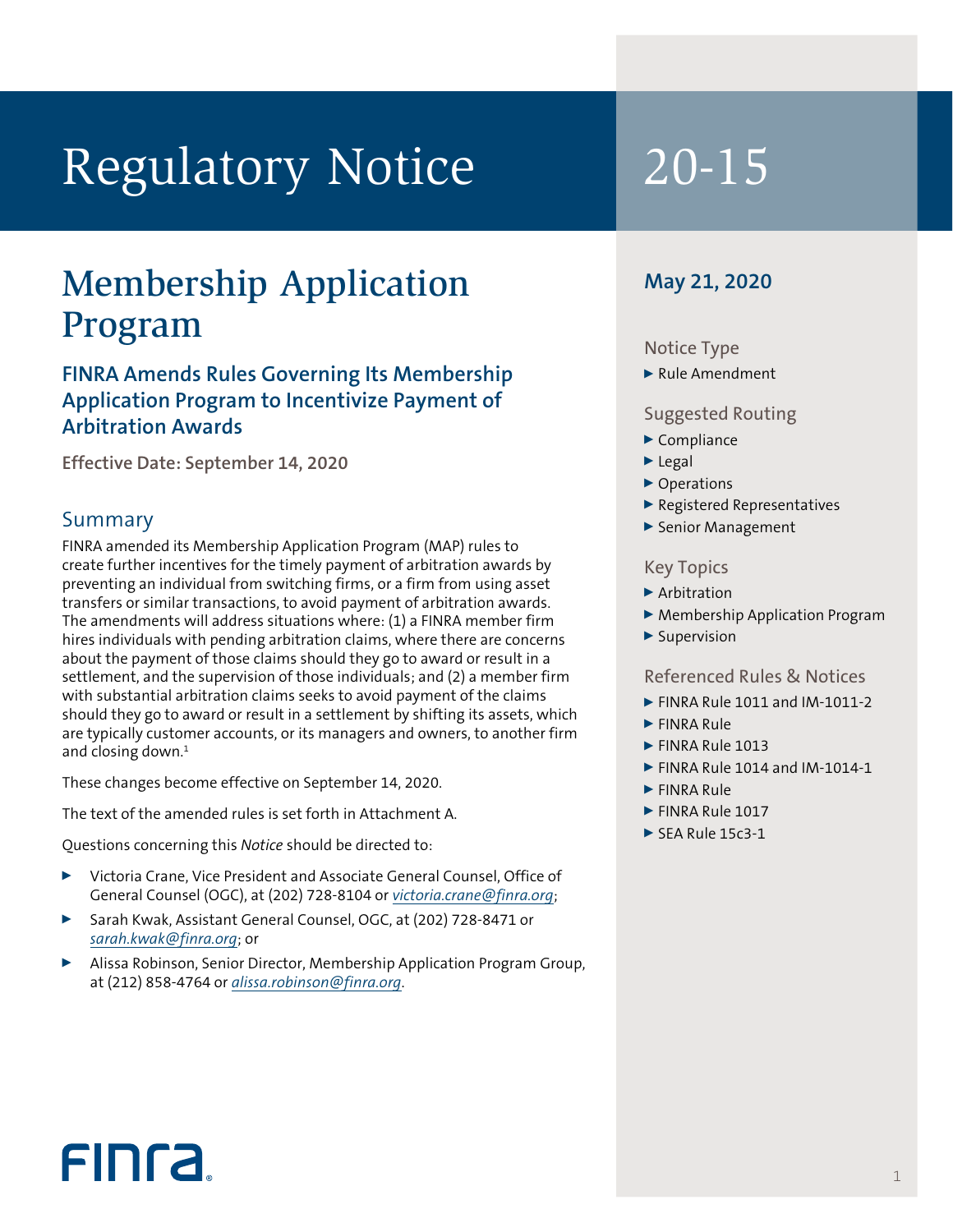### Background & Discussion

The MAP rules $^2$  govern the way in which FINRA reviews a new membership application (NMA) and a continuing membership application (CMA).3 These rules require an applicant to demonstrate its ability to comply with applicable securities laws and FINRA rules, including observing high standards of commercial honor and just and equitable principles of trade. FINRA evaluates an applicant's financial, operational, supervisory and compliance systems to ensure that the applicant meets the standards set forth in the MAP rules. Among other factors, the MAP rules require FINRA to consider whether persons associated with an applicant have material disciplinary actions taken against them by industry authorities, customer complaints, adverse arbitrations, pending arbitration claims, unpaid arbitration awards, pending or unadjudicated matters, civil actions, remedial actions imposed or other industry-related matters that could pose a threat to public investors.<sup>4</sup>

In an effort to help further address the issue of customer recovery of unpaid arbitration awards, the amendments make the following key changes to the MAP rules:

- <sup>0</sup> **Mandatory Materiality Consultations**—A member firm must seek a materiality consultation for specified changes in ownership, control, or business operations, including business expansions, involving a "covered pending arbitration claim" (described below), unpaid arbitration awards or unpaid arbitration settlements;
- <sup>0</sup> **Rebuttable Presumption to Deny an NMA Involving a Pending Arbitration Claim** A rebuttable presumption to deny an application for new FINRA membership where such applicant or associated person is the subject of a pending arbitration claim;
- <sup>0</sup> **Demonstration of Ability to Satisfy Unpaid Arbitration Awards, Other Adjudicated Customer Awards, Unpaid Arbitration Settlements, or Pending Arbitration Claims**— To overcome a presumption to deny an application due to unpaid arbitration awards, other adjudicated customer awards, unpaid arbitration settlements, or pending arbitration claims, as applicable, the applicant must demonstrate its ability to satisfy the awards, settlements or claims, and guarantee that any funds used to evidence the applicant's ability to satisfy them will be used for that purpose; and
- <sup>0</sup> **Notification of Pending Arbitration Claims, Unpaid Arbitration Awards, or Unpaid Settlement Agreements Related to Arbitration**—An applicant for new or continuing membership must notify FINRA of any arbitration claim involving the applicant or its associated persons that is filed, awarded, settled or becomes unpaid before FINRA renders a decision on the application.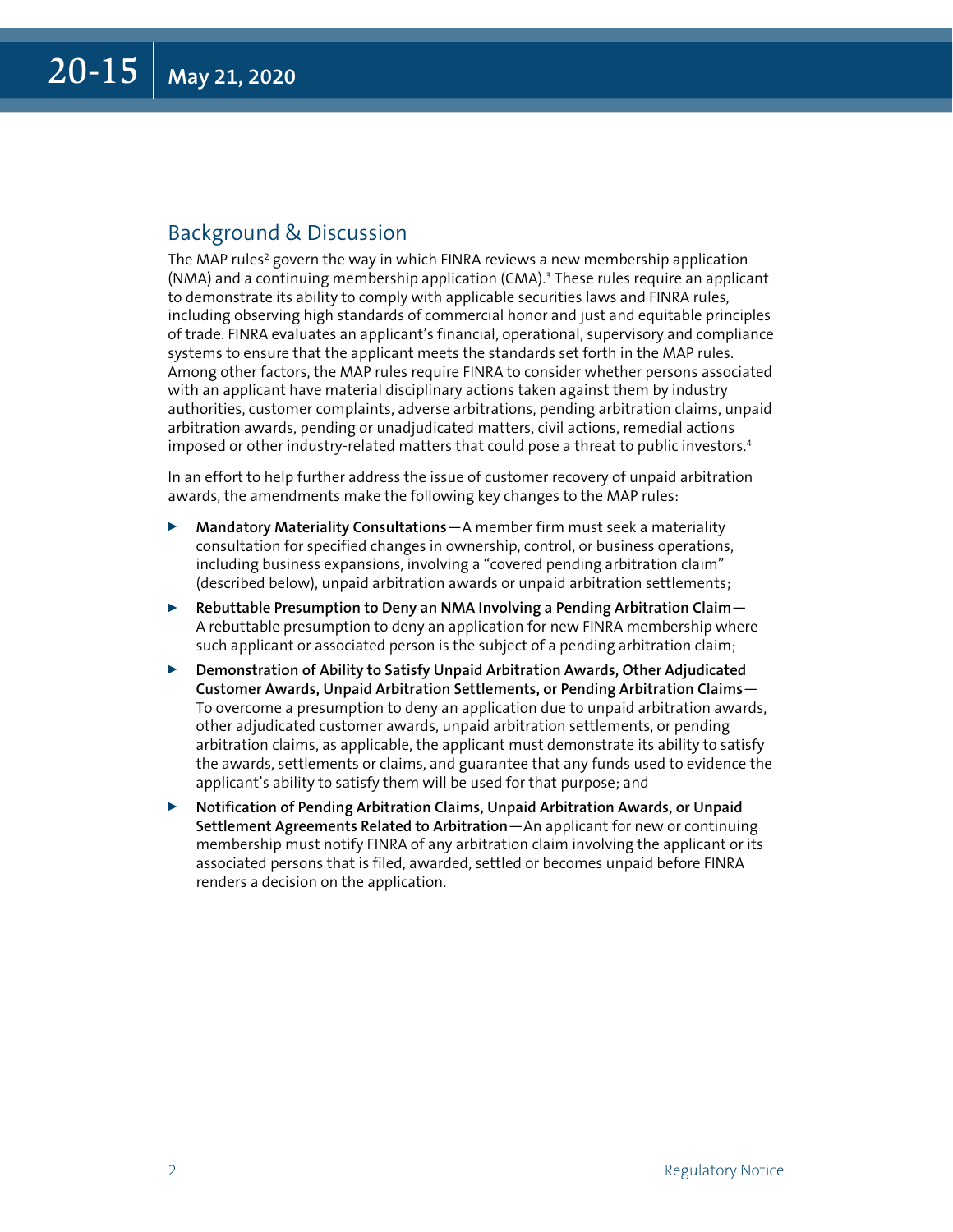### **Mandatory Materiality Consultations**

Rule 1017 specifies the changes in a member's ownership, control, or business operations that require a CMA and FINRA's approval.<sup>5</sup> In some cases, a change contemplated by a firm may not clearly fall within one of the events described in Rule 1017, and so before taking steps to prepare a CMA, a member has the option of seeking guidance, or a materiality consultation, from FINRA on whether such proposed event would require a CMA.<sup>6</sup> The materiality consultation process is voluntary, and FINRA has published guidelines about this process on FINRA.org.<sup>7</sup>

To help further incentivize payment of arbitration awards and settlements, the amended MAP rules preclude a member firm from effecting specified changes in ownership, control, or business operations, including business expansions, involving a "covered pending arbitration claim,"<sup>8</sup> unpaid arbitration award or unpaid settlement related to an arbitration without first seeking a materiality consultation from FINRA.<sup>9</sup>

As part of the materiality consultation, FINRA will consider the written request and other information or documents the member provides to determine in the public interest and the protection of investors that either: (1) the member is not required to file a CMA in accordance with Rule 1017 and may effect the contemplated change; or (2) the member is required to file a CMA in accordance with Rule 1017 and the member may not effect the contemplated change unless FINRA approves the CMA. If FINRA determines that a member must file a CMA, it will be subject to the application review process set forth under the MAP rules, including a review of any record of a pending arbitration claim and the presumption of denial with respect to any unpaid arbitration awards, other adjudicated customer awards, or unpaid arbitration settlements.10

### **Mandatory Materiality Consultation for Business Expansion to Add One or More Associated Persons Involved in Sales**

Among the events in Rule 1017 that require a CMA are a "material change in business operations," which is defined to include, but is not limited to: (1) removing or modifying a membership agreement restriction; (2) market making, underwriting or acting as a dealer for the first time; and (3) adding business activities that require a higher minimum net capital under SEA Rule 15c3-1.<sup>11</sup> In addition, a CMA is required for business expansions to increase the number of associated persons involved in sales, offices, or markets made that are a material change in business operations.12 However, IM-1011-1 (Safe Harbor for Business Expansions) creates a safe harbor for incremental increases in these three categories of business expansions that will be presumed not to be material. Under this safe harbor provision, a member, subject to specified conditions and thresholds, may undergo such business expansions without filing a CMA.13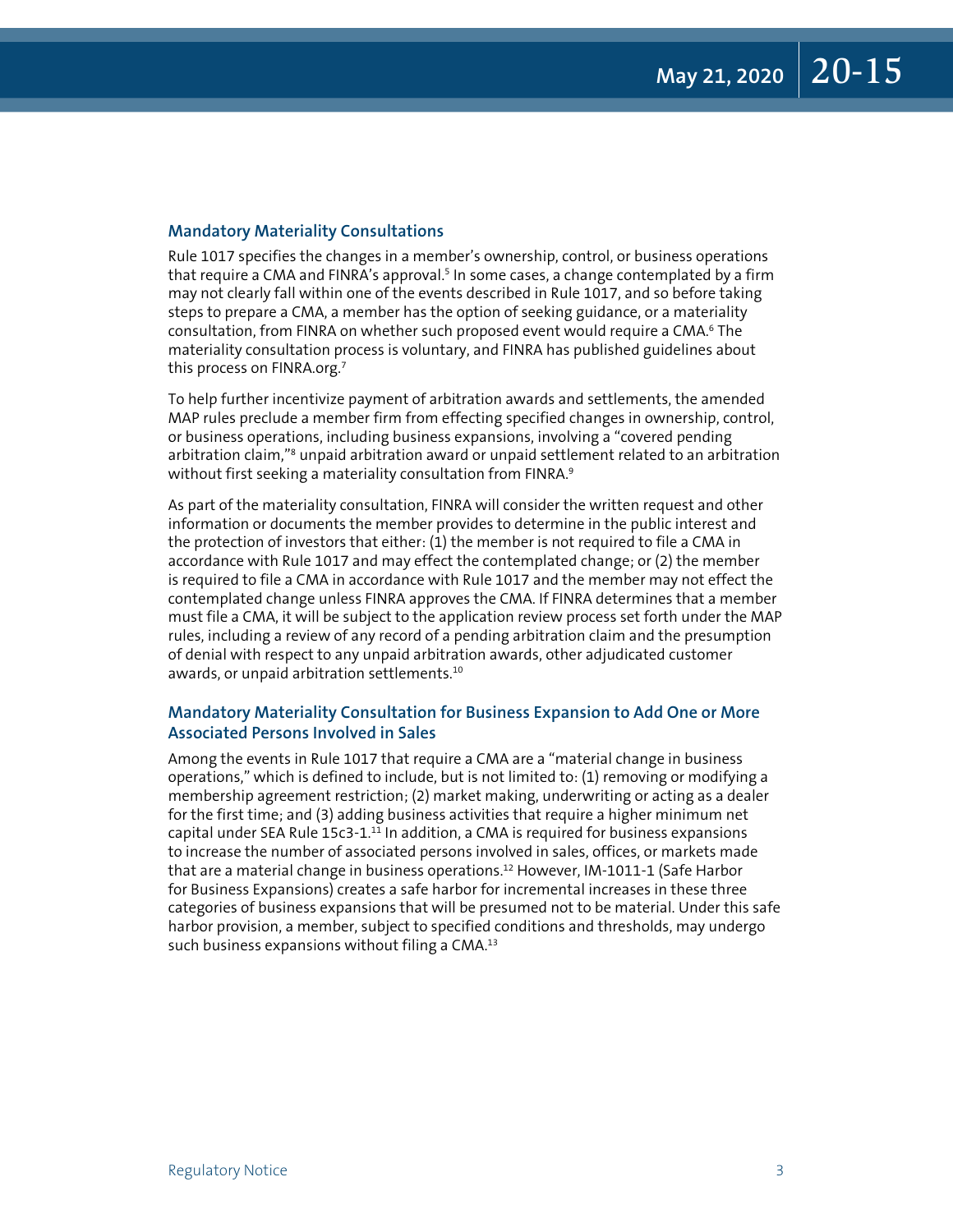FINRA is concerned that the changes in a member firm's ownership, control, or business operations as currently described in Rule 1017, and the availability of the safe harbor for a business expansion to increase the number of associated persons involved in sales, could allow a member to, for example, hire principals and registered representatives with substantial pending arbitration claims without giving consideration to how the firm will supervise such individual or the potential financial impact on the firm if the individual, while employed at the hiring firm, engages in additional potential misconduct that results in a customer arbitration involving the firm. $14$ 

Accordingly, FINRA has amended the MAP rules to provide that if a member plans to add one or more associated persons involved in sales and one or more of those associated persons has a "covered pending arbitration claim,"15 an unpaid arbitration award or an unpaid settlement related to an arbitration, and the member is not otherwise required to file a CMA, the member may not effect the contemplated business expansion unless the member first seeks a materiality consultation for the contemplated business expansion.16

A materiality consultation for this type of business expansion will allow FINRA to, among other things, assess the nature of the anticipated activities of the principals and registered representatives with arbitration claims, unpaid arbitration awards or arbitration settlements; the impact on the firm's supervisory and compliance structure, personnel and finances; and any other impact on investor protection raised by adding such individuals.

### **Mandatory Materiality Consultation for Any Acquisition or Transfer of Member's Assets**

Rule 1017 also requires a member to file a CMA for direct or indirect acquisitions or transfers of 25 percent or more in the aggregate of the member's assets or any asset, business or line of operation that generates revenues composing 25 percent or more in the aggregate of the member's earnings measured on a rolling 36-month basis, unless both the seller and acquirer are NYSE members.<sup>17</sup>

FINRA is concerned that this 25 percent threshold could permit a firm with pending arbitration claims that ultimately produce awards or settlements to avoid satisfying those awards or settlements by transferring assets without encumbrance and then closing down. Accordingly, FINRA has amended the MAP rules to provide that if a member is contemplating *any* direct or indirect acquisition or transfer of a member's assets or any asset, business or line of operation where the transferring member or an associated person of the transferring member has a "covered pending arbitration claim,"18 an unpaid arbitration award or an unpaid settlement related to an arbitration, the member may not effect the contemplated transaction unless the member first seeks a materiality consultation for the contemplated acquisition or transfer. The materiality consultation is not required if the member is otherwise required to file a CMA.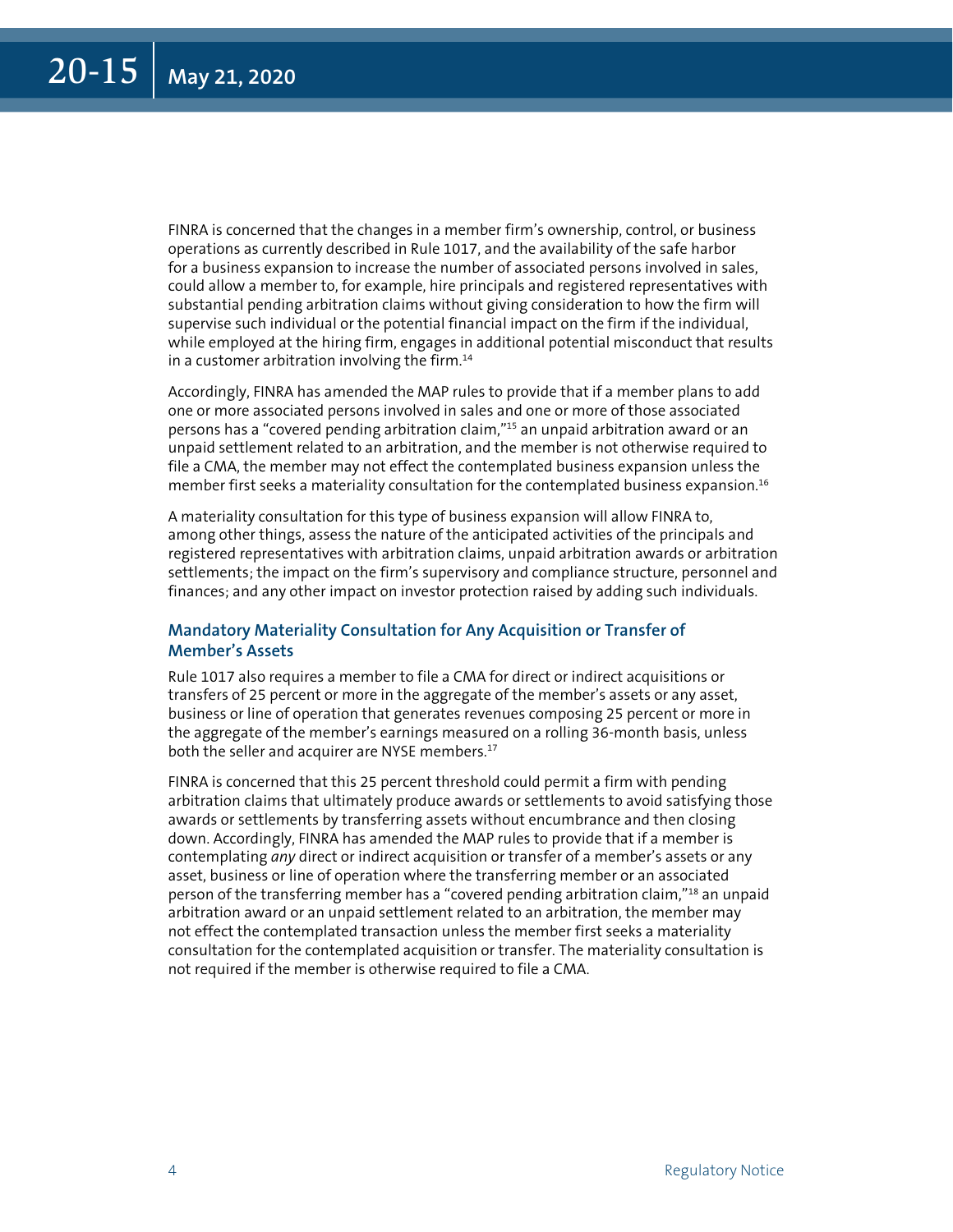During the course of this consultation, FINRA will consider, among other relevant facts and circumstances, whether the contemplated acquisition or transfer could result in non-payment of an arbitration claim should it go to award or result in a settlement, or the continued non-payment of such arbitration award or settlement.

### **Rebuttable Presumption to Deny an NMA**

Rule 1014(a)(3) (Standard 3) is one of 14 standards for admission FINRA must consider in determining whether to approve an NMA or CMA.19 Standard 3 requires FINRA to determine whether an applicant for new or continuing membership and its associated persons "are capable of complying with" the federal securities laws, the rules and regulations thereunder, and FINRA rules. Standard 3 sets forth several factors, including past and current disciplinary actions and customer claims, that FINRA must consider in making that determination.20 The existence of specified factors "[raises] a question of capacity to comply with the federal securities laws and the rules of [FINRA]," which results in a rebuttable presumption to deny the application.<sup>21</sup> Under Rule  $1014(b)(1)$  and Rule  $1017(i)$ , which pertain to NMAs and CMAs, respectively, the specified factors that trigger the rebuttable presumption to deny an application include whether:

- $\triangleright$  a state or federal authority or self-regulatory organization has taken permanent or temporary adverse action with respect to a registration or licensing determination regarding the applicant or an associated person; $^{22}$
- $\triangleright$  an applicant or associated person is the subject of a pending, adjudicated, or settled regulatory action or investigation by the SEC, the Commodity Futures Trading Commission, a federal or state regulatory agency, a foreign financial regulatory authority, or a self-regulatory organization; an adjudicated or settled investmentrelated private civil action for damages or an injunction; or a criminal action (other than a minor traffic violation) that is pending, adjudicated, or that has resulted in a guilty or no contest plea;<sup>23</sup>
- an applicant, its control persons, principals, registered representatives, other associated persons, any lender of five percent or more of the applicant's net capital, and any other member with respect to which these persons were a control person or a five percent lender of its net capital is subject to unpaid arbitration awards, other adjudicated customer awards, or unpaid arbitration settlements; $24$
- $\triangleright$  an associated person was terminated for cause or permitted to resign after an investigation of an alleged violation of a federal or state securities law, a rule or regulation thereunder, a self-regulatory organization rule, or industry standard of conduct;25 and
- a state or federal authority or self-regulatory organization has imposed a remedial action, such as special training, continuing education requirements, or heightened supervision, on an associated person.<sup>26</sup>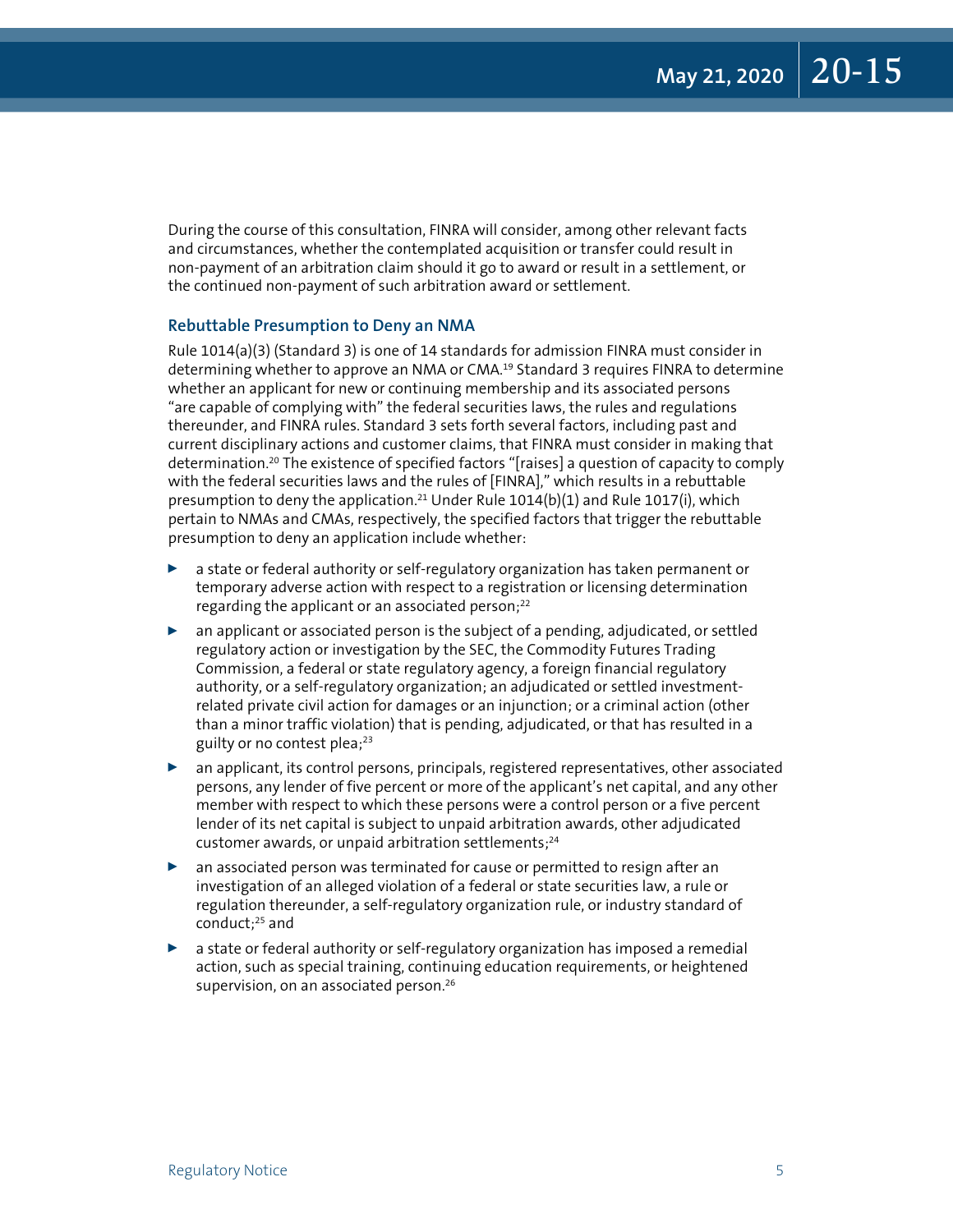FINRA is concerned about prospective applicants for new membership hiring principals and registered persons with pending arbitration claims without having to demonstrate how those claims will be paid if they go to award or result in a settlement. In addition, FINRA is concerned about a new member's supervision of such individuals who may have a history of noncompliance.<sup>27</sup> Accordingly, FINRA has amended Rule  $1014(b)(1)$  to create a presumption to deny an NMA where the new member applicant or its associated persons are the subject of a pending arbitration claim.<sup>28</sup>

This presumption of denial for a pending arbitration claim does not apply to an existing member firm filing a CMA.<sup>29</sup> Instead, consistent with today's practice, FINRA will continue to consider whether an applicant or its associated persons are the subject of a pending arbitration claim in determining whether the applicant for continuing membership is "capable of complying with" applicable federal securities laws and FINRA rules.

### **Demonstration of Ability to Satisfy Unpaid Arbitration Awards, Other Adjudicated Customer Awards, Unpaid Arbitration Settlements or Pending Arbitration Claims**

An applicant for new or continuing membership may overcome the presumption to deny an application by demonstrating to FINRA that it can meet each of the standards in Rule 1014(a) notwithstanding the existence of any of the specified factors set forth in Standard 3 listed above. In determining whether an applicant has overcome the presumption, FINRA will consider the application in light of the specific standards of Rule 1014(a), the public interest, protection of investors and FINRA's responsibility to provide a fair procedure in accordance with membership rules.

Where unpaid arbitration awards, other adjudicated customer awards, unpaid arbitration settlements, or pending arbitration claims are at issue in an application, new IM-1014-1 describes various ways in which an applicant may demonstrate its ability to satisfy all such awards, settlements or claims during the application review process.<sup>30</sup> Under IM-1014-1, an applicant may make this demonstration through an escrow agreement, insurance coverage, a clearing deposit, a guarantee, a reserve fund or the retention of proceeds from an asset transfer, or such other forms that FINRA may determine to be acceptable. An applicant may also provide a written opinion of an independent, reputable U.S. licensed counsel knowledgeable in the area as to the value of the arbitration claims, which might be zero.

To overcome the presumption to deny an NMA or CMA, IM-1014-1 requires the applicant to guarantee that any funds used to evidence the applicant's ability to satisfy any awards, settlements, or claims will be used for that purpose, and any demonstration by an applicant of its ability to satisfy these outstanding obligations will be subject to a reasonableness assessment by FINRA.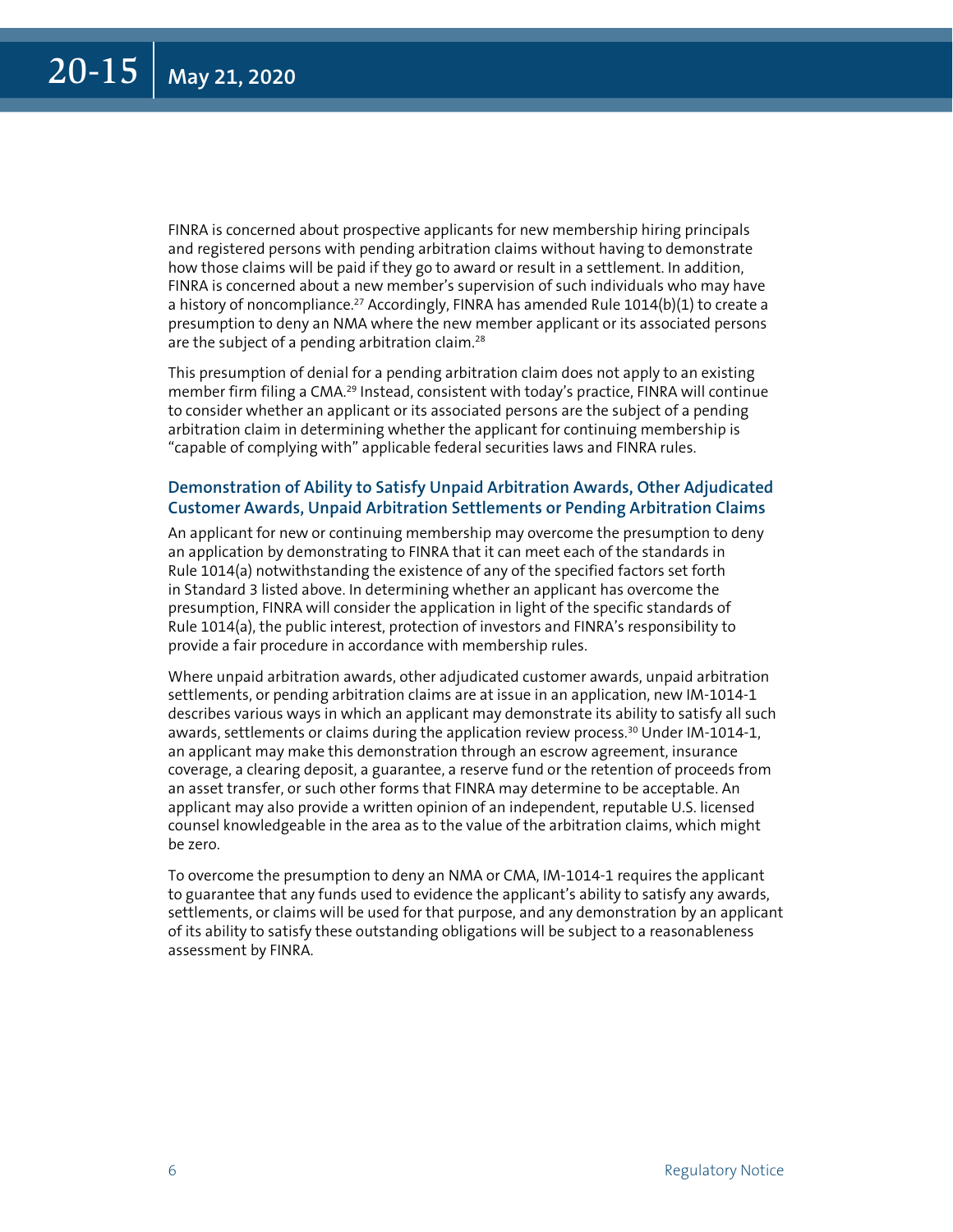### **Notification of Pending Arbitration Claims, Unpaid Arbitration Awards, or Unpaid Settlement Agreements Related to Arbitration**

Rule 1013(a) sets forth a detailed list of items that must be submitted with an NMA, and Rule 1017(b) sets forth the documents or information required to accompany a CMA, depending on the nature of the CMA. One of the standards for admission requires an applicant to file an application that is complete and accurate.<sup>31</sup> Further, Forms NMA and CMA instruct the applicant to ensure the accuracy of the application and state that the applicant is responsible for keeping the application current throughout the review process.32

Consistent with these requirements, FINRA has amended Rules 1013 and 1017 to require an applicant (new or continuing) to provide prompt notification, in writing, of any pending arbitration claim involving the applicant or its associated persons that is filed, awarded, settled or becomes unpaid before a decision on the NMA or CMA, as applicable, constituting final action of FINRA is served on the applicant. Thus, any such unpaid arbitration award, other adjudicated customer award, unpaid arbitration settlement, or pending arbitration claim (for a new member applicant only) that comes to light in this manner during the application review process will result in FINRA being able to presumptively deny the application under the applicable factors set forth in Standard 3 and the ability of the applicant to overcome such presumption by demonstrating its ability to satisfy the obligation, as discussed above.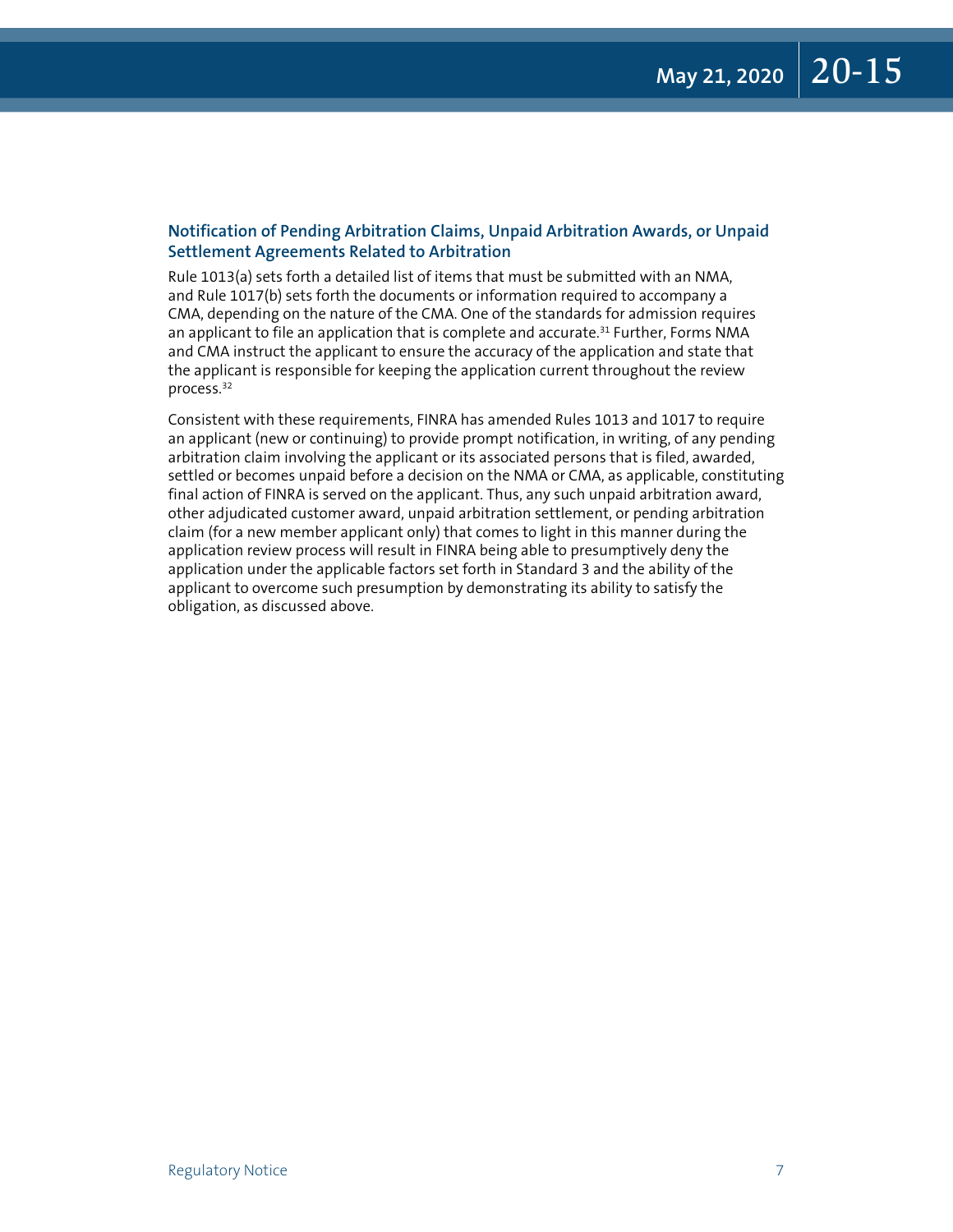### **Endnotes**

- 1. *See* Securities Exchange Act Release No. 88482 (March 26, 2020), 82 FR 18299 (April 1, 2020) (Order Granting Approval of File No. SR-FINRA-2019-030).
- 2. FINRA is separately developing comprehensive changes to the MAP rules in connection with the retrospective review of this rule set. *See [Regulatory](https://www.finra.org/rules-guidance/notices/18-23)  [Notice 18-23](https://www.finra.org/rules-guidance/notices/18-23)* (July 2018) (*Notice 18-23*) (requesting comment on a proposal regarding the MAP rules).
- 3. Unless otherwise specified, the term "application" refers to an NMA or CMA, depending on context. Standardized Form NMA and Form CMA set forth the documents and information an applicant for new or continuing membership must gather to produce a complete application package for FINRA's review. Rule 1013(a)(1)(A) and Rule 1017(b)(2), which pertain to NMAs and CMAs, respectively, mandate the use of these forms. FINRA is separately developing changes to the forms to conform to the amended rules.
- 4. *See generally* Rule 1014(a) (Standards for Admission).
- 5. The events that require a member to file a CMA for approval before effecting the proposed event are a merger of the member with another member, unless both members are members of the New York Stock Exchange, Inc. (NYSE) or the surviving entity will continue to be a member of the NYSE; a direct or indirect acquisition by the member of another member, unless the acquiring member is a member of the NYSE; direct or indirect acquisitions or transfers of 25 percent or more in the aggregate of the member's assets or any asset, business or line of operation that generates revenues composing 25 percent or more in the aggregate of the member's earnings measured on a rolling 36-month basis, unless both the seller and acquirer are members of the NYSE; a change

in the equity ownership or partnership capital of the member that results in one person or entity directly or indirectly owning or controlling 25 percent or more of the equity or partnership capital; or a material change in business operations as defined in Rule 1011(l). *See* Rule 1017(a) (Events Requiring Application).

- 6. *See* IM-1011-1 (stating, "[f]or any expansion beyond these [safe harbor] limits, a member should contact its district office prior to implementing the change to determine whether the proposed expansion requires an application under Rule 1017."); *see also Notice to Members 00-73* (October 2000) (Notice 00-73) (stating, whether, based upon all the facts and circumstances, a change and expansion that falls outside of the safe harbor provisions are material, "[a] member may, but is not required to, contact the District Office to obtain guidance on this issue.").
- 7. *See* [The Materiality Consultation Process for](https://www.finra.org/rules-guidance/guidance/materiality-consultation-process)  [Continuing Membership Applications](https://www.finra.org/rules-guidance/guidance/materiality-consultation-process). A request for a materiality consultation, for which there is no fee, is a written request from a member firm for FINRA's determination on whether a contemplated change in business operations or activities is material and would therefore require a CMA or whether the contemplated change can fit within the framework of the firm's current activities and structure without the need to file a CMA for FINRA's approval. The characterization of a contemplated change as material depends on an assessment of all the relevant facts and circumstances, including, among others, the nature of the contemplated change, the effect the contemplated change may have on the firm's capital, the qualifications and experience of the firm's personnel, and the degree to which the firm's existing financial, operational, supervisory

©2020. FINRA. All rights reserved. Regulatory Notices attempt to present information to readers in a format that is easily understandable. However, please be aware that, in case of any misunderstanding, the rule language prevails.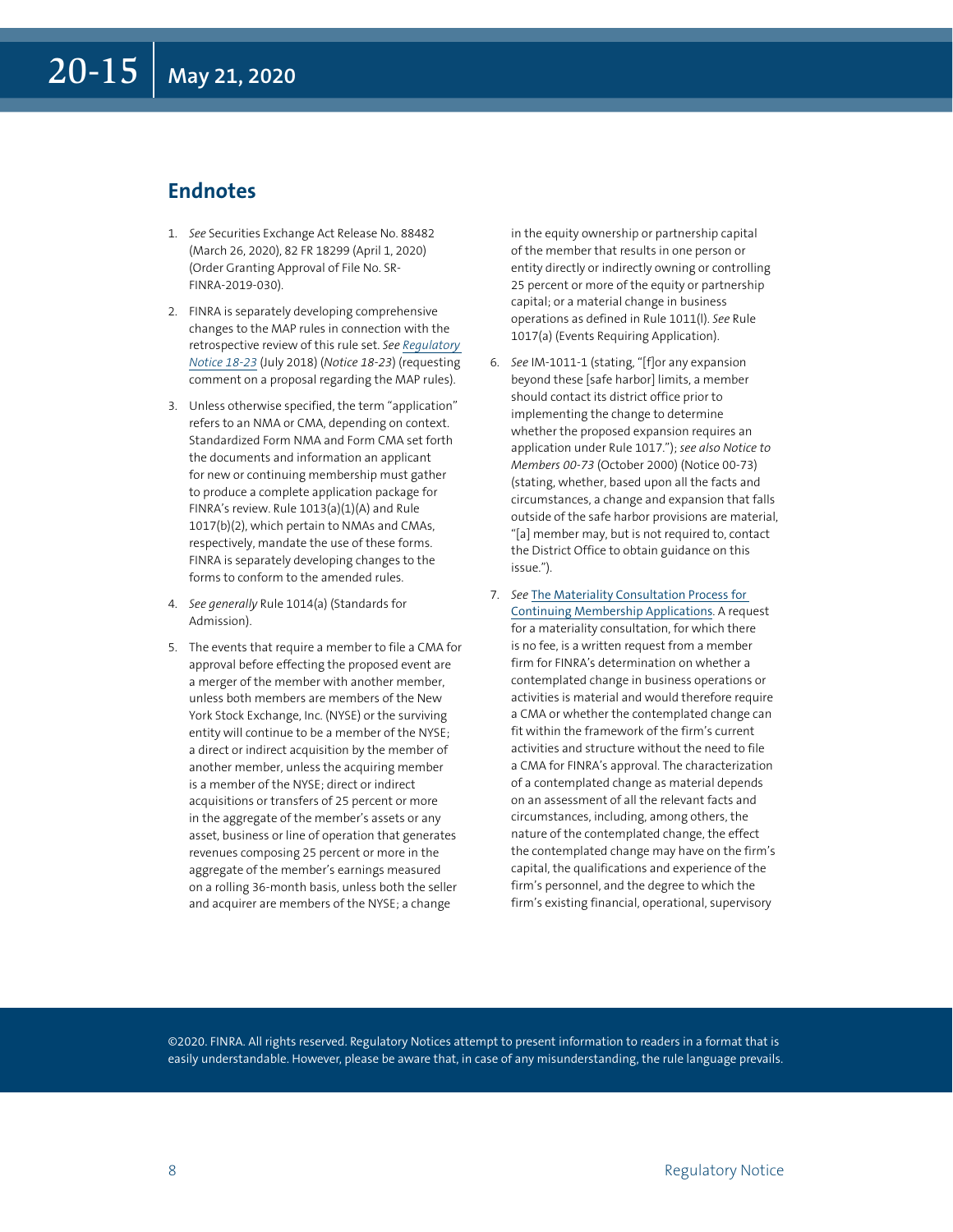and compliance systems can accommodate the contemplated change. *See Notice 00-73*. *See also Notice 18-23* (seeking comment on a proposal to the MAP rules that would, among other things, codify the materiality consultation process).

- 8. *See infra* notes 15 and 18.
- 9. In a separate proposal, FINRA is proposing to mandate materiality consultations under other circumstances. *See* Securities Exchange Act Release No. 88600 (April 8, 2020), 85 FR 20745 (April 14, 2020) (Notice of Filing of File No. SR-FINRA-2020-011).
- 10. *See* Rule 1017(a)(6)(A) and (a)(6)(B).
- 11. *See* Rule 1011(l).
- 12. See Rule 1017(b)(2)(C) (stating, "If the application requests approval of an increase in Associated Persons involved in sales, offices or markets made, the application shall set forth the increases in such areas during the preceding 12 months.").
- 13. The safe harbor is unavailable to a member that has a membership agreement that contains a specific restriction as to one or more of the three areas of expansion or to a member that has a "disciplinary history" as defined in IM-1011-1.
- 14. Recent academic studies provide evidence that the past disciplinary and other regulatory events associated with a firm or individual can be predictive of similar future events. *See* Hammad Qureshi and Jonathan Sokobin, Do Investors Have Valuable Information About Brokers? (FINRA Office of the Chief Economist Working Paper, August 2015). *See also* Mark Egan, Gregor Matvos, and Amit Seru, The Market for Financial Adviser Misconduct, J. Pol. Econ. 127, No. 1 (February 2019): 233-295.
- 15. See Rule 1011(c)(1) (defining "Covered Pending Arbitration Claim" as "[a]n investment-related, consumer initiated claim filed against the Associated Person in any arbitration forum that is unresolved; and whose claim amount (individually or, if there is more than one claim, in the aggregate) exceeds the hiring member's excess net capital." For purposes of this definition, the claim includes only claimed compensatory loss amounts, not requests for pain and suffering, punitive damages or attorney's fees, and is the maximum amount for which the associated person is potentially liable regardless of whether the claim was brought against additional persons or the associated person reasonably expects to be indemnified, share liability or otherwise lawfully avoid being held responsible for all or part of such maximum amount.)
- 16. See IM-1011-2 (Business Expansion and Covered Pending Arbitration Claims).
- 17. *See supra* note 5.
- 18. See Rule 1011(c)(2) (defining "Covered Pending Arbitration Claim" as "[a]n investment-related, consumer initiated claim filed against the transferring member or its Associated Persons in any arbitration forum that is unresolved; and whose claim amount (individually or, if there is more than one claim, in the aggregate) exceeds the transferring member's excess net capital." Under this definition, the claim amount would include only claimed compensatory loss amounts, not requests for pain and suffering, punitive damages or attorney's fees, and will be the maximum amount for which the associated person is potentially liable regardless of whether the claim was brought against additional persons or the associated person reasonably expects to be indemnified, share liability or otherwise lawfully avoid being held responsible for all or part of such maximum amount.)